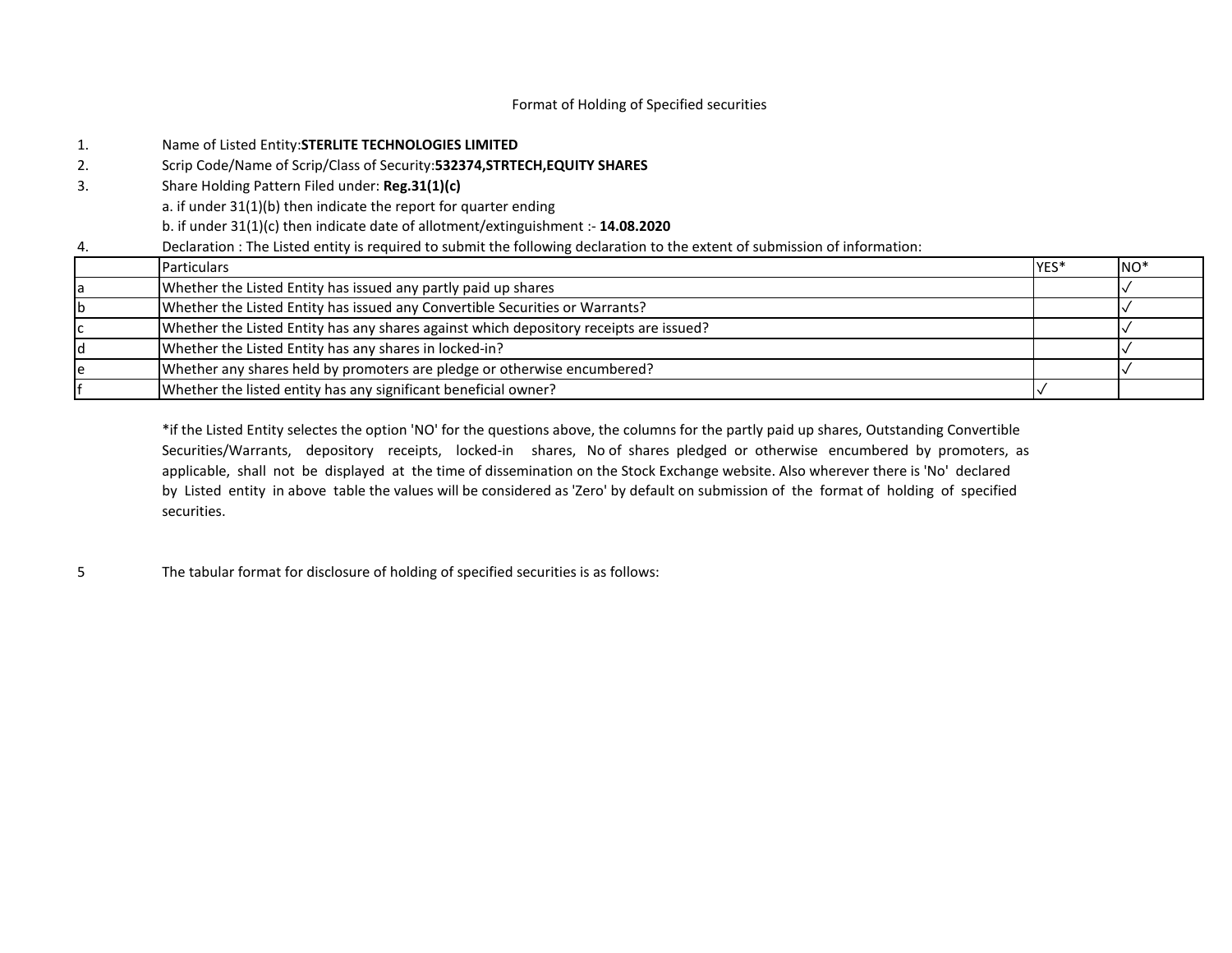## **Table I - Summary Statement holding of specified securities**

| Category | <b>Category of Shareholder</b> | No of<br>Shareholders | No of fully paid up equity shares<br>held | No of Partly No of Shares<br>paid-up equity Underlying<br>shares held | Depository<br>Receipts | <b>Total No of Shares</b><br>Held (VII) =<br>(IV)+(V)+(VI) | as a % of total<br>no of shares<br>(As a % of<br>$(A+B+C2)$ | Shareholding Number of Voting Rights held in each class of securities |                              | No of Shares<br>Underlying<br>Outstanding<br>converttible<br>securities | Shareholding as Number of Locked Number of<br>a % assuming lin Shares<br>full conversion<br>of convertible<br>Securities (as a |                                                 | or otherwise<br>encumbered | <b>Shares pledged</b>                       | Number of<br>equity shares<br>held in<br>dematerialized<br>form |           |           |
|----------|--------------------------------|-----------------------|-------------------------------------------|-----------------------------------------------------------------------|------------------------|------------------------------------------------------------|-------------------------------------------------------------|-----------------------------------------------------------------------|------------------------------|-------------------------------------------------------------------------|--------------------------------------------------------------------------------------------------------------------------------|-------------------------------------------------|----------------------------|---------------------------------------------|-----------------------------------------------------------------|-----------|-----------|
|          |                                |                       |                                           |                                                                       |                        |                                                            |                                                             | <b>No of Voting Rights</b>                                            | Total as a % of<br>$(A+B+C)$ | (Including<br>Warrants)                                                 | percentage of $N_0$ .<br>diluted share<br>capital)                                                                             | As a % No.<br>of total<br><b>Shares</b><br>held |                            | As a %<br>of total<br><b>Shares</b><br>held |                                                                 |           |           |
|          |                                |                       |                                           |                                                                       |                        |                                                            |                                                             | <b>Class X</b>                                                        | <b>Class Y</b>               | Total                                                                   |                                                                                                                                |                                                 |                            |                                             |                                                                 |           |           |
|          |                                | (111)                 | (IV)                                      | (V)                                                                   | (VI)                   | (VII)                                                      | (VIII)                                                      |                                                                       | (IX)                         |                                                                         |                                                                                                                                | (X)                                             | (x <sub>1</sub> )          | (X  )                                       |                                                                 | (X  )     | (XIV)     |
|          |                                |                       |                                           |                                                                       |                        |                                                            |                                                             |                                                                       |                              |                                                                         |                                                                                                                                |                                                 |                            |                                             |                                                                 |           |           |
| (A)      | Promoter & Promoter Group      |                       | 216664221                                 |                                                                       |                        | 216664221                                                  | 54.75                                                       | 216664221                                                             |                              | 216664221                                                               | 54.75                                                                                                                          |                                                 | 54.75                      | 0.00                                        |                                                                 | 0.00      | 216664221 |
| (B)      | Public                         | 196598                | 179061766                                 |                                                                       |                        | 179061766                                                  | 45.25                                                       | 179061766                                                             |                              | 179061766                                                               | 45.25                                                                                                                          |                                                 | 45.25                      | 0.00                                        |                                                                 | <b>NA</b> | 176082347 |
|          | Non Promoter-Non Public        |                       |                                           |                                                                       |                        |                                                            |                                                             |                                                                       |                              |                                                                         |                                                                                                                                |                                                 |                            |                                             |                                                                 |           |           |
| (C1)     | Shares underlying DRs          |                       |                                           |                                                                       |                        |                                                            | <b>NA</b>                                                   |                                                                       |                              |                                                                         | 0.00                                                                                                                           |                                                 | NA                         | 0.00                                        | NΔ                                                              |           |           |
| (C2)     | Shares held by Employes Trusts |                       |                                           |                                                                       |                        |                                                            | 0.00                                                        |                                                                       |                              |                                                                         | 0.00                                                                                                                           |                                                 | 0.00                       | 0.001                                       | <b>NA</b>                                                       |           |           |
|          |                                |                       |                                           |                                                                       |                        |                                                            |                                                             |                                                                       |                              |                                                                         |                                                                                                                                |                                                 |                            |                                             |                                                                 |           |           |
|          | Total:                         | 196608                | 395725987                                 |                                                                       |                        | 395725987                                                  | 100.00                                                      | 395725987                                                             |                              | 395725987                                                               | 100.00                                                                                                                         |                                                 | 100.00                     | 0.00                                        |                                                                 | 0.00      | 392746568 |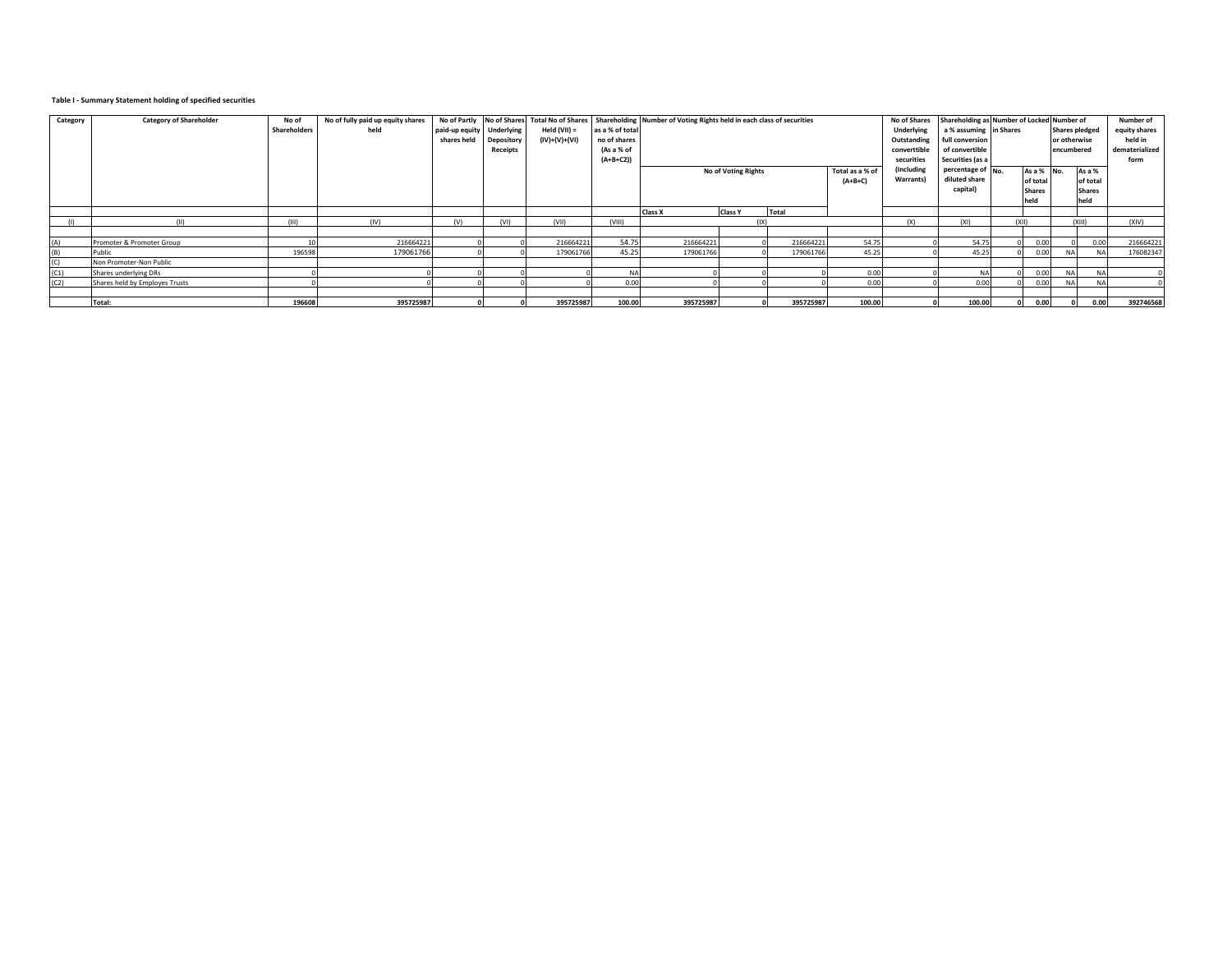### **Table II - Statement showing shareholding pattern of the Promoter and Promoter Group**

| Categor<br>y | Category & Name of the Shareholder                          | PAN        | No of<br>Shareh<br>olders | No of fully paid<br>up equity shares<br>held | No of Partly<br>paid-up<br>equity shares<br>held | No of<br><b>Shares</b><br>Underlying<br>Depository<br>Receipts | <b>Total No of</b><br><b>Shares Held</b><br>$(IV+V+VI)$ | as a % of<br>total no of<br>shares<br>(calculated<br>as per SCRR,<br>1957 (VIII) As<br>a % of<br>$(A+B+C2$ | Shareholding Number of Voting Rights held in each class of<br>securities<br><b>No of Voting Rights</b><br>Total as a %<br>of (A+B+C)<br>Class Total<br>Class X |          |           |       | No of<br><b>Shares</b><br>Underlying<br>Outstandin<br>securities ؛<br>(Including<br>Warrants) | Shareholding Number of Locked in<br>as a %<br>assuming full<br>conversion of<br>convertible<br>converttibl Securities (as a<br>percentage of<br>diluted share<br>capital)<br>$(VII)+(X)$ As a<br>% of (A+B+C2) | <b>Shares</b><br>No. | As a % of<br>total<br><b>Shares</b><br>held |  |        |                    | encumbered             |  |  |  |  |  |  |  |  |  |  |  |  |  |  |  | <b>Number of Shares</b><br>pledged or otherwise<br>As a % of<br>total Shares<br>held | Number of<br>equity shares<br>held in<br>dematerialize<br>d form | <b>Shareholder Type</b> |
|--------------|-------------------------------------------------------------|------------|---------------------------|----------------------------------------------|--------------------------------------------------|----------------------------------------------------------------|---------------------------------------------------------|------------------------------------------------------------------------------------------------------------|----------------------------------------------------------------------------------------------------------------------------------------------------------------|----------|-----------|-------|-----------------------------------------------------------------------------------------------|----------------------------------------------------------------------------------------------------------------------------------------------------------------------------------------------------------------|----------------------|---------------------------------------------|--|--------|--------------------|------------------------|--|--|--|--|--|--|--|--|--|--|--|--|--|--|--|--------------------------------------------------------------------------------------|------------------------------------------------------------------|-------------------------|
|              | (1)                                                         | (II)       | (III)                     | (IV)                                         | (V)                                              | (VI)                                                           | (VII)                                                   | (VIII)                                                                                                     |                                                                                                                                                                |          | (IX)      |       | (X)                                                                                           | (XI)                                                                                                                                                                                                           |                      | (X  )                                       |  | (XIII) | (XIV)              |                        |  |  |  |  |  |  |  |  |  |  |  |  |  |  |  |                                                                                      |                                                                  |                         |
| (1)          | Indian                                                      |            |                           |                                              |                                                  |                                                                |                                                         |                                                                                                            |                                                                                                                                                                |          |           |       |                                                                                               |                                                                                                                                                                                                                |                      |                                             |  |        |                    |                        |  |  |  |  |  |  |  |  |  |  |  |  |  |  |  |                                                                                      |                                                                  |                         |
| (a)          | Individuals/Hindu undivided Family                          |            |                           | 2497076                                      |                                                  |                                                                | 2497076                                                 | 0.63                                                                                                       | 2497076                                                                                                                                                        | $\Omega$ | 2497076   | 0.63  |                                                                                               | 0.63                                                                                                                                                                                                           |                      | 0.00                                        |  | 0.00   | 2497076            |                        |  |  |  |  |  |  |  |  |  |  |  |  |  |  |  |                                                                                      |                                                                  |                         |
|              | <b>JYOTI AGARWAL</b>                                        | ACNPA0781H |                           | 63000                                        |                                                  |                                                                | 63000                                                   | 0.02                                                                                                       | 63000                                                                                                                                                          |          | 63000     | 0.02  |                                                                                               | 0.02                                                                                                                                                                                                           |                      | 0.00                                        |  | 0.00   |                    | 63000 Promoter Group   |  |  |  |  |  |  |  |  |  |  |  |  |  |  |  |                                                                                      |                                                                  |                         |
|              | <b>NAVIN KUMAR AGARWAL</b>                                  | ACTPA4140J |                           | 286945                                       |                                                  |                                                                | 286945                                                  | 0.07                                                                                                       | 286945                                                                                                                                                         |          | 286945    | 0.07  |                                                                                               | 0.07                                                                                                                                                                                                           |                      | 0.00                                        |  | 0.00   |                    | 286945 Promoter Group  |  |  |  |  |  |  |  |  |  |  |  |  |  |  |  |                                                                                      |                                                                  |                         |
|              | PRAVIN AGARWAL                                              | ADCPA9816F |                           | 1186750                                      |                                                  |                                                                | 1186750                                                 | 0.30                                                                                                       | 1186750                                                                                                                                                        |          | 1186750   | 0.30  |                                                                                               | 0.30                                                                                                                                                                                                           |                      | 0.00                                        |  | 0.00   |                    | 1186750 Promoter Group |  |  |  |  |  |  |  |  |  |  |  |  |  |  |  |                                                                                      |                                                                  |                         |
|              | PRATIK PRAVIN AGARWAL                                       | ADYPA7745D |                           | 118340                                       |                                                  |                                                                | 118340                                                  | 0.03                                                                                                       | 118340                                                                                                                                                         |          | 118340    | 0.03  |                                                                                               | 0.03                                                                                                                                                                                                           |                      | 0.00                                        |  | 0.00   |                    | 118340 Promoter Group  |  |  |  |  |  |  |  |  |  |  |  |  |  |  |  |                                                                                      |                                                                  |                         |
|              | <b>ANKIT AGARWAL</b>                                        | AFMPA0622D |                           | 805041                                       |                                                  |                                                                | 805041                                                  | 0.20                                                                                                       | 805041                                                                                                                                                         |          | 805041    | 0.20  | $\Omega$                                                                                      | 0.20                                                                                                                                                                                                           |                      | 0.00                                        |  | 0.00   |                    | 805041 Promoter Group  |  |  |  |  |  |  |  |  |  |  |  |  |  |  |  |                                                                                      |                                                                  |                         |
|              | RUCHIRA AGARWAL                                             | AFTPA1818A |                           | 16000                                        |                                                  |                                                                | 16000                                                   | 0.00                                                                                                       | 16000                                                                                                                                                          |          | 16000     | 0.00  |                                                                                               | 0.00                                                                                                                                                                                                           |                      | 0.00                                        |  | 0.00   |                    | 16000 Promoter Group   |  |  |  |  |  |  |  |  |  |  |  |  |  |  |  |                                                                                      |                                                                  |                         |
|              | SONAKSHI AGARWAL                                            | ANVPK0338F |                           | 21000                                        |                                                  |                                                                | 21000                                                   | 0.01                                                                                                       | 21000                                                                                                                                                          |          | 21000     | 0.01  | $\Omega$                                                                                      | 0.01                                                                                                                                                                                                           |                      | 0.00                                        |  | 0.00   |                    | 21000 Promoter Group   |  |  |  |  |  |  |  |  |  |  |  |  |  |  |  |                                                                                      |                                                                  |                         |
| (h)          | Central Government/State Government(s)                      |            |                           |                                              |                                                  |                                                                |                                                         | 0.00                                                                                                       |                                                                                                                                                                |          |           | 0.00  |                                                                                               | 0.00                                                                                                                                                                                                           |                      | 0.00                                        |  | 0.00   |                    |                        |  |  |  |  |  |  |  |  |  |  |  |  |  |  |  |                                                                                      |                                                                  |                         |
| (c)          | Financial Institutions/Banks                                |            |                           |                                              |                                                  |                                                                |                                                         | 0.00                                                                                                       | $\sqrt{ }$                                                                                                                                                     |          | $\Omega$  | 0.00  |                                                                                               | 0.00                                                                                                                                                                                                           |                      | 0.00                                        |  | 0.00   |                    |                        |  |  |  |  |  |  |  |  |  |  |  |  |  |  |  |                                                                                      |                                                                  |                         |
| (d)          | Anv Other                                                   |            |                           | 4764395                                      |                                                  |                                                                | 4764395                                                 | 1.20                                                                                                       | 4764395                                                                                                                                                        |          | 4764395   | 1.20  |                                                                                               | 1.20                                                                                                                                                                                                           |                      | 0.00                                        |  | 0.00   | 4764395            |                        |  |  |  |  |  |  |  |  |  |  |  |  |  |  |  |                                                                                      |                                                                  |                         |
|              | Vedanta Limited                                             | AACCS7101B |                           | 4764295                                      |                                                  |                                                                | 4764295                                                 | 1.20                                                                                                       | 4764295                                                                                                                                                        |          | 4764295   | 1.20  |                                                                                               | 1.20                                                                                                                                                                                                           |                      | 0.00                                        |  | 0.00   |                    | 4764295 Promoter Group |  |  |  |  |  |  |  |  |  |  |  |  |  |  |  |                                                                                      |                                                                  |                         |
|              | Pravin Agarwal Family Trust                                 | AADTP2845D |                           | 100                                          |                                                  |                                                                | 100                                                     | 0.00                                                                                                       | 100                                                                                                                                                            |          | 100       | 0.00  |                                                                                               | 0.00                                                                                                                                                                                                           |                      | 0.00                                        |  | 0.00   |                    | 100 Promoter Group     |  |  |  |  |  |  |  |  |  |  |  |  |  |  |  |                                                                                      |                                                                  |                         |
|              | Sub-Total (A)(1)                                            |            |                           | 7261471                                      |                                                  |                                                                | 7261471                                                 | 1.83                                                                                                       | 7261471                                                                                                                                                        |          | 7261471   | 1.83  |                                                                                               | 1.83                                                                                                                                                                                                           |                      | 0.00                                        |  | 0.00   | 7261471            |                        |  |  |  |  |  |  |  |  |  |  |  |  |  |  |  |                                                                                      |                                                                  |                         |
| (2)          | Foreign                                                     |            |                           |                                              |                                                  |                                                                |                                                         | 0.00                                                                                                       |                                                                                                                                                                |          |           |       |                                                                                               | 0.00                                                                                                                                                                                                           |                      |                                             |  |        |                    |                        |  |  |  |  |  |  |  |  |  |  |  |  |  |  |  |                                                                                      |                                                                  |                         |
| (a)          | Individuals (Non-Resident Individuals/Foreign Individuals   |            |                           | $\Omega$                                     |                                                  |                                                                |                                                         | 0.00                                                                                                       | $\Omega$                                                                                                                                                       |          | $\Omega$  | 0.00  |                                                                                               | 0.00                                                                                                                                                                                                           |                      | 0.00                                        |  | 0.00   |                    |                        |  |  |  |  |  |  |  |  |  |  |  |  |  |  |  |                                                                                      |                                                                  |                         |
| (b)          | Government                                                  |            |                           | $\Omega$                                     |                                                  |                                                                |                                                         | 0.00                                                                                                       | $\Omega$                                                                                                                                                       |          | $\Omega$  | 0.00  |                                                                                               | 0.00                                                                                                                                                                                                           |                      | 0.00                                        |  | 0.00   |                    |                        |  |  |  |  |  |  |  |  |  |  |  |  |  |  |  |                                                                                      |                                                                  |                         |
| (c)          | nstitutions                                                 |            |                           |                                              |                                                  |                                                                |                                                         | 0.00                                                                                                       | $\Omega$                                                                                                                                                       |          |           | 0.00  |                                                                                               | 0.00                                                                                                                                                                                                           |                      | 0.00                                        |  | 0.00   |                    |                        |  |  |  |  |  |  |  |  |  |  |  |  |  |  |  |                                                                                      |                                                                  |                         |
|              |                                                             |            |                           |                                              |                                                  |                                                                |                                                         | 0.00                                                                                                       |                                                                                                                                                                |          |           |       |                                                                                               | 0.00                                                                                                                                                                                                           |                      |                                             |  |        |                    |                        |  |  |  |  |  |  |  |  |  |  |  |  |  |  |  |                                                                                      |                                                                  |                         |
| (d)          | Foreign Portfolio Investor                                  |            |                           |                                              |                                                  |                                                                |                                                         | 0.00                                                                                                       | $\Omega$                                                                                                                                                       | $\sim$   |           | 0.00  |                                                                                               | 0.00                                                                                                                                                                                                           |                      | 0.00                                        |  | 0.00   |                    |                        |  |  |  |  |  |  |  |  |  |  |  |  |  |  |  |                                                                                      |                                                                  |                         |
|              |                                                             |            |                           |                                              |                                                  |                                                                |                                                         | 0.00                                                                                                       |                                                                                                                                                                |          |           |       |                                                                                               | 0.00                                                                                                                                                                                                           |                      |                                             |  |        |                    |                        |  |  |  |  |  |  |  |  |  |  |  |  |  |  |  |                                                                                      |                                                                  |                         |
| (e)          | Any Other                                                   |            |                           | 209402750                                    |                                                  |                                                                | 209402750                                               | 52.92                                                                                                      | 209402750                                                                                                                                                      |          | 209402750 | 52.92 |                                                                                               | 52.92                                                                                                                                                                                                          |                      | 0.00                                        |  | 0.00   | 209402750          |                        |  |  |  |  |  |  |  |  |  |  |  |  |  |  |  |                                                                                      |                                                                  |                         |
|              |                                                             |            |                           |                                              |                                                  |                                                                |                                                         | 0.00                                                                                                       |                                                                                                                                                                |          |           |       |                                                                                               | 0.00                                                                                                                                                                                                           |                      |                                             |  |        |                    |                        |  |  |  |  |  |  |  |  |  |  |  |  |  |  |  |                                                                                      |                                                                  |                         |
|              | TWIN STAR OVERSEAS LTD                                      | AACCT6021D |                           | 209402750                                    |                                                  |                                                                | 209402750                                               | 52.92                                                                                                      | 209402750                                                                                                                                                      |          | 209402750 | 52.92 |                                                                                               | 52.92                                                                                                                                                                                                          |                      | 0.00                                        |  | 0.00   | 209402750 Promoter |                        |  |  |  |  |  |  |  |  |  |  |  |  |  |  |  |                                                                                      |                                                                  |                         |
|              | Sub-Total (A)(2)                                            |            | $\blacksquare$            | 209402750                                    |                                                  |                                                                | 209402750                                               | 52.92                                                                                                      | 209402750                                                                                                                                                      |          | 209402750 | 52.92 | $\Omega$                                                                                      | 52.92                                                                                                                                                                                                          |                      | 0.00                                        |  | 0.00   | 209402750          |                        |  |  |  |  |  |  |  |  |  |  |  |  |  |  |  |                                                                                      |                                                                  |                         |
|              | Total Shareholding of Promoter and Promoter Group (A)=(A)(1 |            | 10                        | 216664221                                    |                                                  |                                                                | 216664221                                               | 54.75                                                                                                      | 216664221                                                                                                                                                      |          | 216664221 | 54.75 | $\Omega$                                                                                      | 54.75                                                                                                                                                                                                          |                      | 0.00                                        |  | 0.00   | 216664221          |                        |  |  |  |  |  |  |  |  |  |  |  |  |  |  |  |                                                                                      |                                                                  |                         |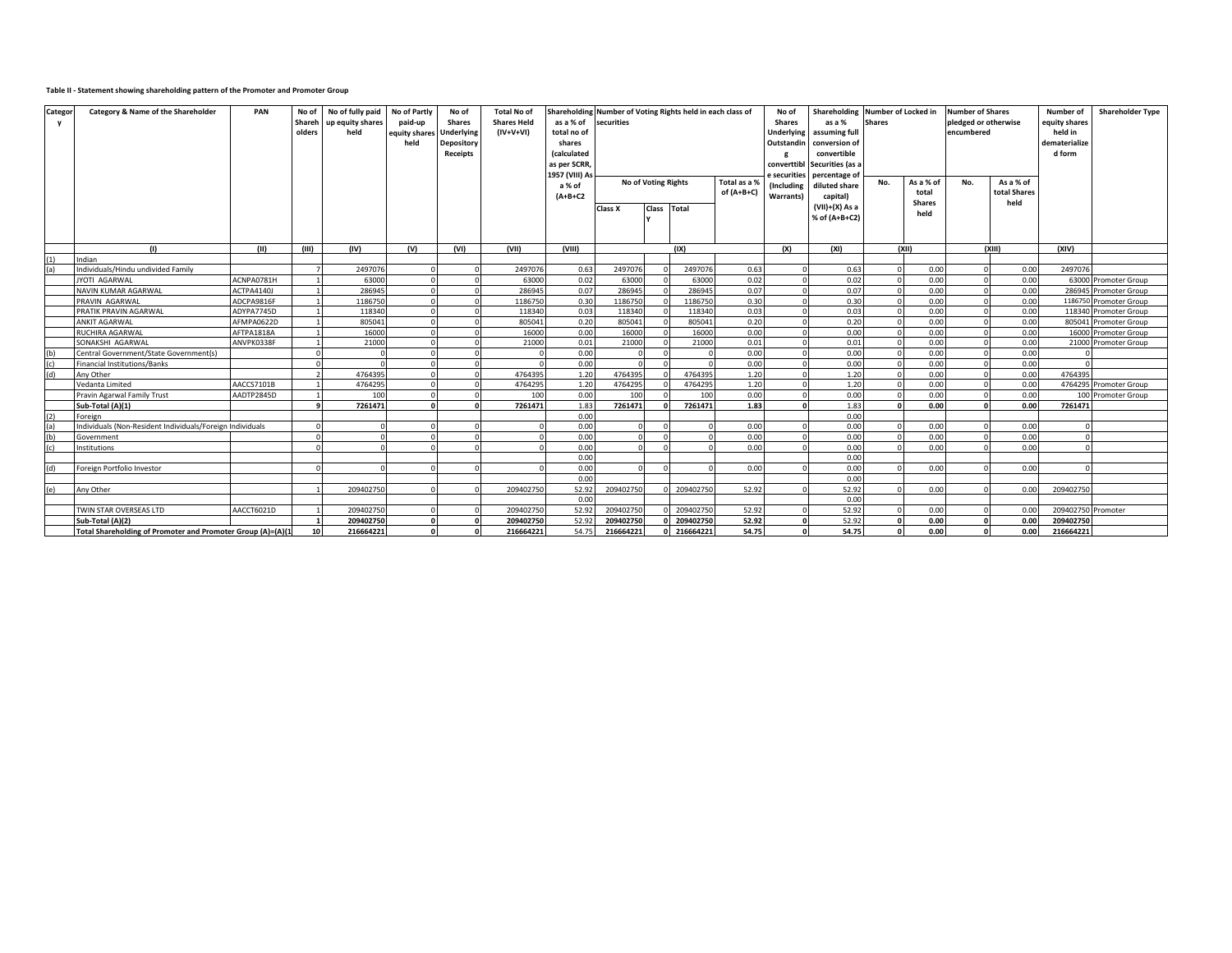### **Table III - Statement showing shareholding pattern of the Public shareholder**

| Categ<br>ory | Category & Name of the Shareholder                                       | PAN        | No of<br>Shareho<br>ders | No of fully<br>paid up<br>equity<br>shares held | No of<br>Partly paid<br>up equity<br>shares<br>held | No of<br><b>Shares</b><br>Underlyi<br>ng<br>Deposito<br>rv | <b>Total No of</b><br><b>Shares Held</b><br>$(IV+V+VI)$ | Shareholding<br>as a % of total securities<br>no of shares<br>$(A+B+C2)$ |                   |                     | Number of Voting Rights held in each class of |                                 | <b>No of Shares</b><br>Underlying<br>Outstanding<br>converttible<br>securities<br>(Including | Shareholding Number of Locked<br>as a %<br>in Shares<br>assuming full<br>conversion of<br>convertible<br><b>Securities (as</b> |  | <b>Number of Shares</b><br>pledged or<br>otherwise<br>encumbered |  | Number of equity<br>shares held in<br>dematerialized<br>form |                   |
|--------------|--------------------------------------------------------------------------|------------|--------------------------|-------------------------------------------------|-----------------------------------------------------|------------------------------------------------------------|---------------------------------------------------------|--------------------------------------------------------------------------|-------------------|---------------------|-----------------------------------------------|---------------------------------|----------------------------------------------------------------------------------------------|--------------------------------------------------------------------------------------------------------------------------------|--|------------------------------------------------------------------|--|--------------------------------------------------------------|-------------------|
|              |                                                                          |            |                          |                                                 |                                                     | <b>Receipts</b>                                            |                                                         |                                                                          |                   | No of Voting Rights |                                               | Total as a<br>% of<br>$(A+B+C)$ | Warrants)                                                                                    | a percentage No.<br>of diluted                                                                                                 |  | As a % of No.<br>total<br><b>Shares</b>                          |  | As a % of<br>total<br><b>Shares</b>                          |                   |
|              |                                                                          |            |                          |                                                 |                                                     |                                                            |                                                         |                                                                          | Class X           | Class Y Total       |                                               |                                 |                                                                                              | share capital)                                                                                                                 |  |                                                                  |  |                                                              |                   |
|              | (1)                                                                      | (11)       | (III)                    | (IV)                                            | (V)                                                 | (VI)                                                       | (VII)                                                   | (VIII)                                                                   |                   |                     | (IX)                                          |                                 | (X)                                                                                          | (XI)                                                                                                                           |  | (X  )                                                            |  | (XIII)                                                       | (XIV)             |
|              | Institutions                                                             |            |                          |                                                 |                                                     |                                                            |                                                         |                                                                          |                   |                     |                                               |                                 |                                                                                              |                                                                                                                                |  |                                                                  |  |                                                              |                   |
|              | <b>Mutual Funds</b>                                                      |            |                          | 18160282                                        |                                                     |                                                            | 18160282                                                | 4.59                                                                     | 18160282          |                     | 18160282                                      | 4.59                            |                                                                                              | 4.59                                                                                                                           |  | 0.00 NA                                                          |  | <b>NA</b>                                                    | 18160282          |
|              | DSP SMALL CAP FUND                                                       | AAAJD0430B |                          | 10967741                                        |                                                     |                                                            | 10967741                                                | 2.77                                                                     | 10967741          |                     | 10967741                                      | 2.77                            |                                                                                              | 2.77                                                                                                                           |  | 0.00 NA                                                          |  | <b>NA</b>                                                    | 1096774           |
|              |                                                                          |            |                          |                                                 |                                                     |                                                            |                                                         |                                                                          |                   |                     |                                               |                                 |                                                                                              |                                                                                                                                |  |                                                                  |  |                                                              |                   |
|              | RELIANCE CAPITAL TRUSTEE CO LTD-A/C NIPPON INDIA SMALI AAATR0090B        |            |                          | 4370405                                         |                                                     |                                                            | 4370405                                                 | 1.10                                                                     | 4370405           | n                   | 4370405                                       | 1.10                            | $\Omega$                                                                                     | 1.10                                                                                                                           |  | 0.00 NA                                                          |  | <b>NA</b>                                                    | 4370405           |
|              | <b>Venture Capital Funds</b>                                             |            |                          | $\Omega$                                        | $\mathbf 0$                                         |                                                            |                                                         | 0.00                                                                     |                   |                     |                                               | 0.00                            |                                                                                              | 0.00                                                                                                                           |  | 0.00 NA                                                          |  | <b>NA</b>                                                    |                   |
|              | Alternate Investment Funds                                               |            |                          | 56000                                           | $\Omega$                                            |                                                            | 56000                                                   | 0.01                                                                     | 56000             |                     | 56000                                         | 0.01                            | $\sim$                                                                                       | 0.01                                                                                                                           |  | 0.00 NA                                                          |  | <b>NA</b>                                                    | 56000             |
|              | Foreign Venture Capital Investors                                        |            |                          |                                                 |                                                     |                                                            |                                                         | 0.00                                                                     |                   |                     |                                               | 0.00                            |                                                                                              | 0.00                                                                                                                           |  | 0.00 NA                                                          |  | <b>NA</b>                                                    |                   |
|              | Foreign Portfolio Investors                                              |            | 91                       | 15493585                                        | $\Omega$                                            |                                                            | 15493585                                                | 3.92                                                                     | 15493585          |                     | 1549358                                       | 3.92                            |                                                                                              | 3.92                                                                                                                           |  | 0.00 NA                                                          |  | <b>NA</b>                                                    | 15493585          |
|              | Financial Institutions/Banks                                             |            | 21                       | 3002346                                         | $\Omega$                                            |                                                            | 3002346                                                 | 0.76                                                                     | 3002346           |                     | 3002346                                       | 0.76                            | $\cap$                                                                                       | 0.76                                                                                                                           |  | 0.00 NA                                                          |  | <b>NA</b>                                                    | 2999816           |
|              | <b>Insurance Companies</b>                                               |            |                          | 5221535                                         | $\Omega$                                            |                                                            | 5221535                                                 | 1.32                                                                     | 5221535           |                     | 522153                                        | 1.32                            |                                                                                              | 1.32                                                                                                                           |  | 0.00 NA                                                          |  | <b>NA</b>                                                    | 5221535           |
|              | LIFE INSURANCE CORPORATION OF INDIA                                      | AAACL0582H |                          | 4700697                                         |                                                     |                                                            | 470069                                                  | 1.19                                                                     | 470069            |                     | 4700697                                       | 1.19                            |                                                                                              | 1.19                                                                                                                           |  | 0.00 NA                                                          |  | <b>NA</b>                                                    | 4700697           |
|              | Provident Funds/Pension Funds                                            |            |                          | $\Omega$                                        | $\Omega$                                            |                                                            |                                                         | 0.00                                                                     |                   |                     |                                               | 0.00                            |                                                                                              | 0.00                                                                                                                           |  | 0.00 NA                                                          |  | <b>NA</b>                                                    |                   |
|              | Any Other                                                                |            |                          |                                                 |                                                     |                                                            |                                                         | 0.00                                                                     |                   |                     |                                               |                                 |                                                                                              | 0.00                                                                                                                           |  |                                                                  |  |                                                              |                   |
|              | Sub Total (B)(1)                                                         |            | 123                      | 41933748                                        |                                                     |                                                            | 41933748                                                | 10.60                                                                    | 41933748          |                     | 41933748                                      | 10.60                           |                                                                                              | 10.60                                                                                                                          |  | 0.00 NA                                                          |  | <b>NA</b>                                                    | 41931218          |
|              | Central Government/State Government(s)/President of India                |            |                          | 500                                             |                                                     |                                                            | 500                                                     | 0.00                                                                     | 500               |                     | 500                                           | 0.00                            |                                                                                              | 0.00                                                                                                                           |  | 0.00 NA                                                          |  | <b>NA</b>                                                    | 500               |
|              | Sub Total (B)(2)                                                         |            |                          | 500                                             |                                                     |                                                            | 500                                                     | 0.00                                                                     | 500               |                     | 500                                           | 0.00                            |                                                                                              | 0.00                                                                                                                           |  | 0.00 NA                                                          |  | <b>NA</b>                                                    | 500               |
|              | Non-Institutions                                                         |            |                          |                                                 |                                                     |                                                            |                                                         | 0.00                                                                     |                   |                     |                                               |                                 |                                                                                              | 0.00                                                                                                                           |  |                                                                  |  |                                                              |                   |
|              | i.Individual shareholders holding nominal share capital up to Rs.2 lakhs |            | 191421                   | 93707261                                        | $\Omega$                                            |                                                            | 93707261                                                | 23.68                                                                    | 93707261          |                     | 93707261                                      | 23.68                           |                                                                                              | 23.68                                                                                                                          |  | 0.00 NA                                                          |  | <b>NA</b>                                                    | 90929622          |
|              | i.Individual shareholders holding nominal share capital in excess of Rs. |            | 43                       | 17551807                                        |                                                     |                                                            | 1755180                                                 | 4.44                                                                     | 17551807          |                     | 17551807                                      | 4.44                            |                                                                                              | 4.44                                                                                                                           |  | $0.00$ NA                                                        |  | <b>NA</b>                                                    | 17551807          |
|              |                                                                          |            |                          |                                                 |                                                     |                                                            |                                                         | 0.00                                                                     |                   |                     |                                               | 0.00                            |                                                                                              | 0.00                                                                                                                           |  |                                                                  |  |                                                              |                   |
|              | NBFCs Registered with RBI                                                |            |                          | 45900                                           |                                                     |                                                            | 45900                                                   | 0.01                                                                     | 45900             |                     | 45900                                         | 0.01                            |                                                                                              | 0.01                                                                                                                           |  | 0.00 NA                                                          |  | <b>NA</b>                                                    | 45900             |
|              | <b>Employee Trusts</b>                                                   |            |                          | $\Omega$                                        |                                                     |                                                            |                                                         | 0.00                                                                     |                   |                     |                                               | 0.00                            |                                                                                              | 0.00                                                                                                                           |  | 0.00 NA                                                          |  | <b>NA</b>                                                    | $\Omega$          |
|              | Overseas Depositories (Holding DRs)(Balancing figure)                    |            |                          | $\Omega$                                        |                                                     |                                                            |                                                         | 0.00                                                                     |                   |                     |                                               | 0.00                            |                                                                                              | 0.00                                                                                                                           |  | 0.00 NA                                                          |  | <b>NA</b>                                                    |                   |
|              | Any Other<br><b>TRUSTS</b>                                               |            |                          |                                                 |                                                     |                                                            |                                                         | 0.00<br>0.03                                                             |                   |                     |                                               | 0.00<br>0.03                    |                                                                                              | 0.00<br>0.03                                                                                                                   |  |                                                                  |  |                                                              |                   |
|              | NON RESIDENT INDIANS                                                     |            | 3747                     | 138246<br>4546608                               | $\Omega$                                            |                                                            | 138246<br>4546608                                       | 1.15                                                                     | 138246<br>4546608 |                     | 13824<br>4546608                              | 1.15                            |                                                                                              | 1.15                                                                                                                           |  | 0.00 NA<br>0.00 NA                                               |  | <b>NA</b><br><b>NA</b>                                       | 137746<br>4356618 |
|              | <b>CLEARING MEMBERS</b>                                                  |            | 239                      | 871737                                          |                                                     |                                                            | 871737                                                  | 0.22                                                                     | 871737            |                     | 871737                                        | 0.22                            |                                                                                              | 0.22                                                                                                                           |  | 0.00 NA                                                          |  | <b>NA</b>                                                    | 871737            |
|              | Qualified Institutional Buyers                                           |            |                          | 338898                                          |                                                     |                                                            | 338898                                                  | 0.09                                                                     | 338898            |                     | 338898.00                                     | 0.09                            |                                                                                              | 0.09                                                                                                                           |  | 0.00 NA                                                          |  | <b>NA</b>                                                    | 338898            |
|              | <b>BODIES CORPORATES</b>                                                 |            | 1007                     | 15760497                                        |                                                     |                                                            | 15760497                                                | 3.98                                                                     | 15760497          |                     | 15760497                                      | 3.98                            |                                                                                              | 3.98                                                                                                                           |  | 0.00 NA                                                          |  | <b>NA</b>                                                    | 15751737          |
|              | <b>IFPF</b>                                                              |            |                          | 4153114                                         | $\Omega$                                            |                                                            | 4153114                                                 | 1.05                                                                     | 4153114           |                     | 4153114                                       | 1.05                            | $\sqrt{ }$                                                                                   | 1.05                                                                                                                           |  | 0.00 NA                                                          |  | <b>NA</b>                                                    | 4153114           |
|              | <b>FOREIGN NATIONALS</b>                                                 |            |                          | 13450                                           |                                                     |                                                            | 13450                                                   | 0.00                                                                     | 13450             |                     | 13450                                         | 0.00                            |                                                                                              | 0.00                                                                                                                           |  | 0.00 NA                                                          |  | <b>NA</b>                                                    | 13450             |
|              | Sub Total (B)(3)                                                         |            | 196474                   | 137127518                                       |                                                     |                                                            | 137127518                                               | 34.65                                                                    | 137127518         |                     | 137127518                                     | 34.65                           |                                                                                              | 34.65                                                                                                                          |  | $0.00$ NA                                                        |  | <b>NA</b>                                                    | 134150629         |
|              | Total Public Shareholding (B) = $(B)(1)+(B)(2)+(B)(3)$                   |            | 196598                   | 179061766                                       | $\Omega$                                            |                                                            | 179061766                                               | 45.25                                                                    | 179061766         |                     | 179061766                                     | 45.25                           |                                                                                              | 45.25                                                                                                                          |  | $0.00$ NA                                                        |  | <b>NA</b>                                                    | 176082347         |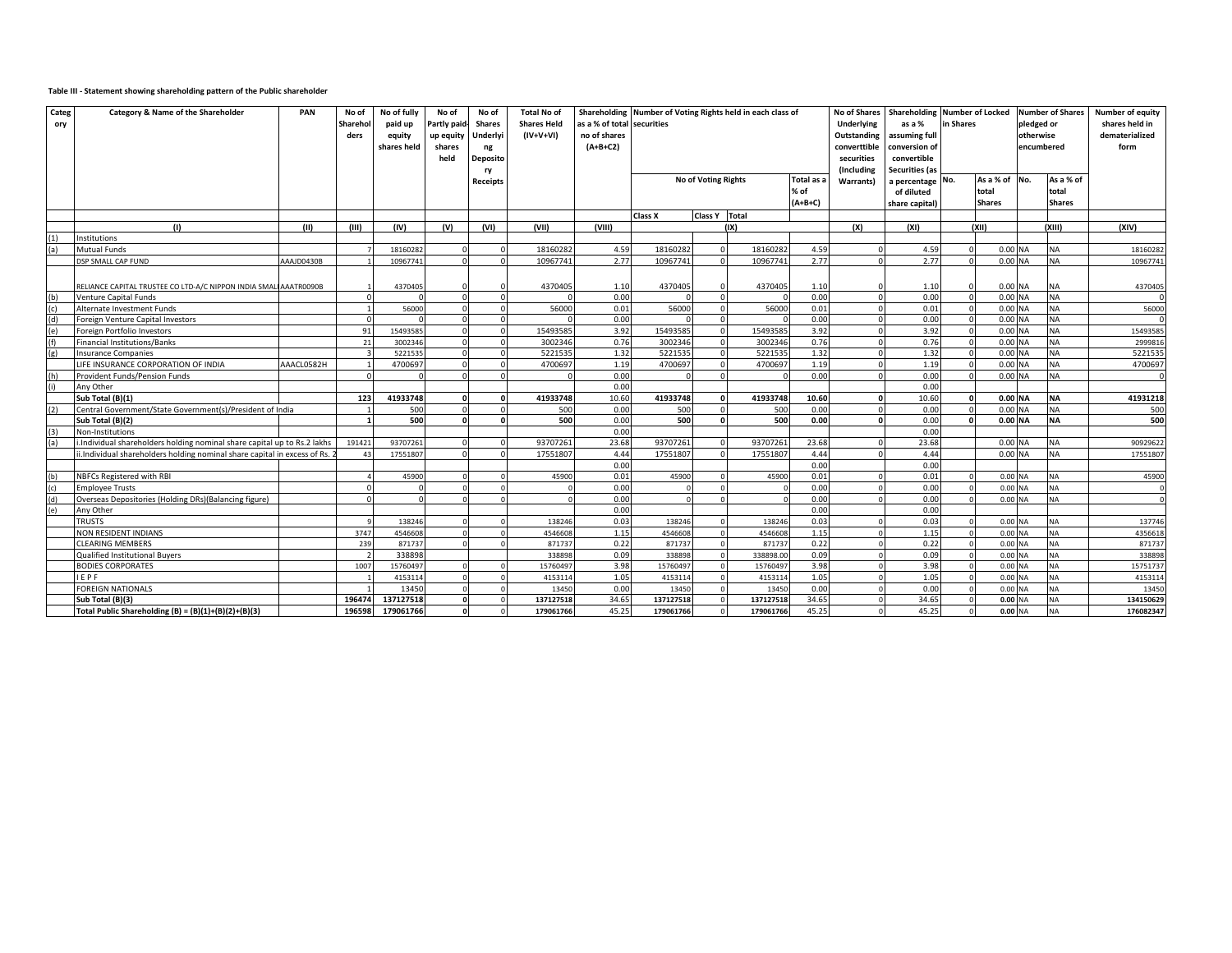#### **Table IV - Statement showing shareholding pattern of the Non Promoter - Non Public Shareholder**

| Category | Category & Name of the Shareholder               | <b>PAN</b> | No of                              | No of     | No of     | No of                |        |             | Total No of Shareholdi Number of Voting Rights held in each |                 |      | No of Shares | Shareholding as Number of Locked |                 |                    |            |               | Number of Shares Number of |             |
|----------|--------------------------------------------------|------------|------------------------------------|-----------|-----------|----------------------|--------|-------------|-------------------------------------------------------------|-----------------|------|--------------|----------------------------------|-----------------|--------------------|------------|---------------|----------------------------|-------------|
|          |                                                  |            | Shareholde fully paid Partly paid- |           |           | <b>Shares</b>        | Shares |             | ng as a % class of securities                               |                 |      | Underlying   | a % assuming in Shares           |                 |                    | pledged or |               | equity                     |             |
|          |                                                  |            | rs                                 | up equity | up equity | <b>Underlying</b>    | Held   | of total no |                                                             |                 |      |              | Outstanding                      | full conversion |                    |            | otherwise     |                            | shares held |
|          |                                                  |            |                                    | shares    | shares    | Depository (IV+V+VI) |        | of shares   |                                                             |                 |      |              | converttible                     | of convertible  |                    |            | encumbered    |                            | in          |
|          |                                                  |            |                                    | held      | held      | Receipts             |        | $(A+B+C2)$  |                                                             |                 |      | securities   | Securities (as a                 |                 |                    |            |               | demateriali                |             |
|          |                                                  |            |                                    |           |           |                      |        |             | Total as a<br>No of Voting Rights                           |                 |      | (Including   | percentage of                    | INo.            | As a % of          | No.        | As a % of     | zed form                   |             |
|          |                                                  |            |                                    |           |           |                      |        |             | $%$ of                                                      |                 |      | Warrants)    | diluted share                    |                 | total              |            | total         |                            |             |
|          |                                                  |            |                                    |           |           |                      |        |             | $(A+B+C)$                                                   |                 |      |              | capital)                         |                 | <b>Shares held</b> |            | <b>Shares</b> |                            |             |
|          |                                                  |            |                                    |           |           |                      |        |             |                                                             |                 |      |              |                                  |                 |                    |            | held          |                            |             |
|          |                                                  |            |                                    |           |           |                      |        |             | <b>Class X</b>                                              | Class Y   Total |      |              |                                  |                 |                    |            |               |                            |             |
|          |                                                  | (11)       | (III)                              | (IV)      | (V)       | (VI)                 | (VII)  | (VIII)      |                                                             |                 | (IX) |              | (X)                              | (XI)            |                    | (XII)      |               | (XIII)                     | (XIV)       |
| (1)      | Custodian/DR Holder                              |            |                                    |           |           |                      |        | 0.00        |                                                             |                 |      | 0.00         |                                  | 0.00            |                    | 0.00 NA    |               | <b>NA</b>                  |             |
| (2)      | Employee Benefit Trust (under SEBI(Share based   |            |                                    |           |           |                      |        | 0.00        |                                                             |                 |      | 0.00         |                                  | 0.00            |                    | 0.00 NA    |               | <b>INA</b>                 |             |
|          | Employee Benefit) Regulations 2014)              |            |                                    |           |           |                      |        |             |                                                             |                 |      |              |                                  |                 |                    |            |               |                            |             |
|          |                                                  |            |                                    |           |           |                      |        |             |                                                             |                 |      |              |                                  |                 |                    |            |               |                            |             |
|          | Total Non-Promoter-Non Public Shareholding (C) = |            |                                    |           |           |                      |        | 0.00        |                                                             |                 |      | 0.00         |                                  | 0.00            |                    | 0.00       |               |                            |             |
|          | $(C)(1)+(C)(2)$                                  |            |                                    |           |           |                      |        |             |                                                             |                 |      |              |                                  |                 |                    |            |               |                            |             |